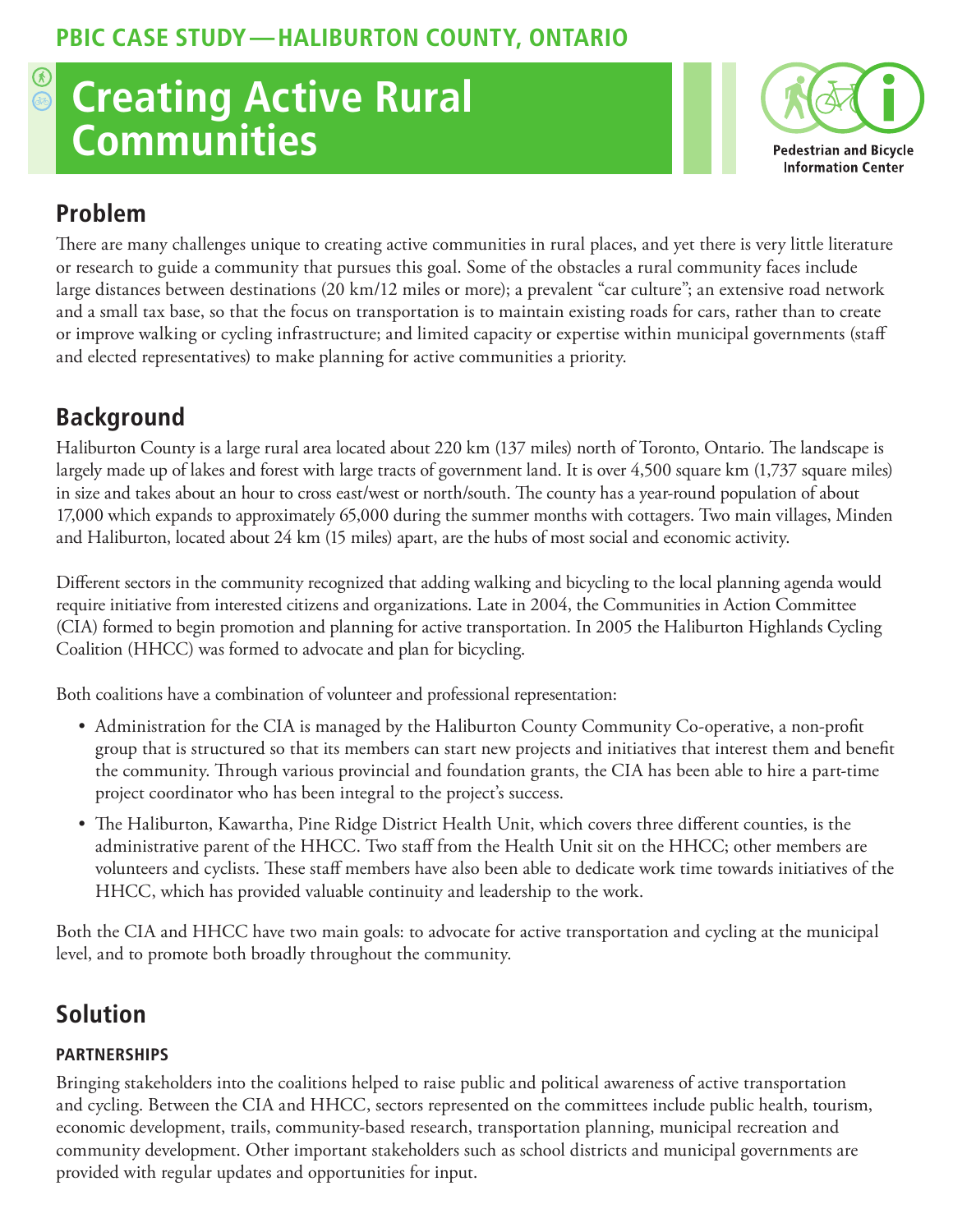#### **Planning**

Both the CIA and HHCC worked with consultants to develop plans and used those plans as advocacy tools and action strategies with municipal governments. The CIA completed an Active Transportation Plan for Minden. The HHCC completed a Cycling Master Plan for Haliburton County. Advocacy

Both coalitions emphasize long-term advocacy with decision makers as the key to seeing their plans come to fruition. The coalitions understood that much of the implementation, particularly around physical infrastructure, requires leadership from and partnership with local governments.

#### **Promotion**

Promotion of active transportation messages to the public focused on village hubs and promoted a doable message. The "Park the Car and Get Movin'!" campaign encouraged people to park their cars in free parking areas and walk to do their errands when they are in town. The HHCC approached promotion by holding events. Each May/June a series of bicycling workshops and rides are organized to encourage people to get out and bicycle, culminating in a Cycling Festival in June to bring people together to celebrate bicycling with fun events and activities for the whole family.



The Shifting Gears Cycling Festival offers local cyclists of all ages an opportunity to get together and celebrate cycling. Participants in 2007 get ready to ride 1km through Haliburton village.

#### **Small-town opportunities**

One of the greatest opportunities in a rural community is its

small-town nature. Key individuals wear many different hats, so when someone joins a coalition under one official hat, his or her other affiliations may also benefit the group. For example, one of the trail representatives on the CIA is also the county roads engineer. He is very generous about sharing his professional expertise and insights into the planning process even though he is there in a different capacity.

"The medium is the message" holds true in a small community, where prominent community members who are early adopters catch the attention of everyday people. Prominent people are easily identified, and word of mouth is one of the most effective ways to get a message out. For example, a local radio host was seen parking her car in a public parking lot and walking half a kilometer (about one-third mile) to work. Of course everyone knew her car and asked her why she was doing this. She promoted the message, "Park the Car & Get Movin'!" this way, as well as by talking about it on her weekly show. As more people express their values by walking (and cycling) the talk, they send a message to local politicians which can influence decision making.

### **Result**

The work of both coalitions is ongoing. Successful advocacy to make active transportation and bicycling a planning priority takes time, with success measured in small steps. The past three years have brought these specific achievements:

For more information, please visit the Pedestrian and Bicycle Information Center Web site at **www.walkinginfo.org**.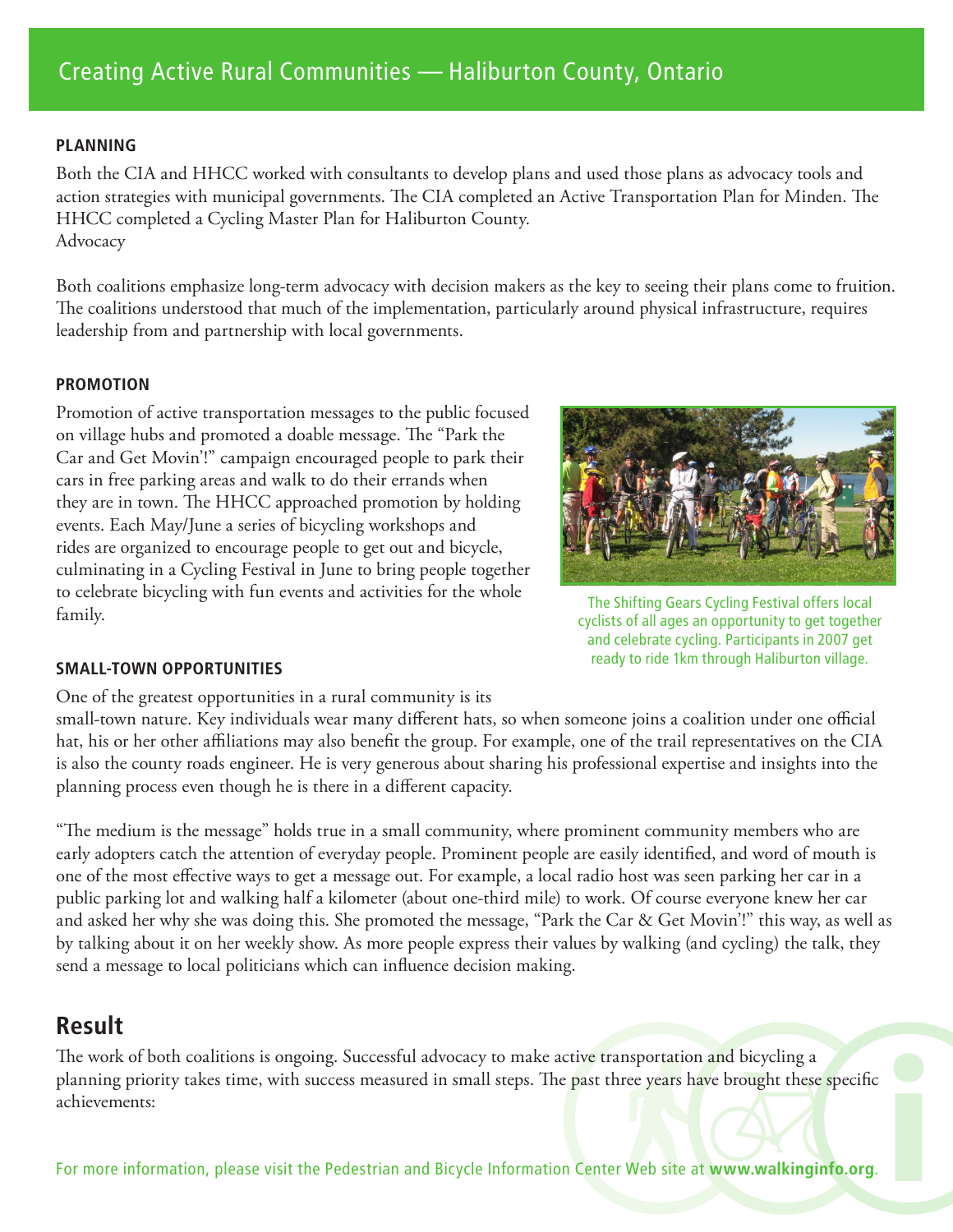- Municipalities purchased and installed bike racks, and provided in-kind support to install active transportation signs.
- Four municipalities hosted events for the World Record Walk in October 2007, which demonstrated their interest in promoting walking.
- Increased interest and engagement from municipal and county councils and staff, through participation in workshops and community forums hosted by the CIA and HHCC. In 2007 the Minden council adopted the International Charter for Walking.
- Municipalities have contributed funding for two important trail projects in Haliburton and Minden; these trails are key active transportation corridors.
- Financial contribution from local councils towards the 2008 Cycling Festival.
- A successful letter-writing campaign to the county advocating for paved shoulders on an upcoming road reconstruction project.
- Increased public participation in the annual cycling festival and workshops.
- A particularly important intangible success is the social development that continues to happen through both projects. New networks and partnerships form when people volunteer at or attend events or participate in focus groups. This process builds human capacity in the community for future planning and advocacy work.

In addition, these projects have raised awareness about the benefits of healthy active living. As a result, many people are making changes to incorporate daily physical activity into their lives. While no evaluation has been done, more people have been observed walking, cycling and participating in activities such as the commuter challenge to get to work actively.

### **Cost**

The overall budget for the CIA to date has been about \$104,520, with in-kind contributions valued at about \$40,000. The HHCC's budget has been about \$47,000, with in-kind contributions valued at about \$15,000. The in-kind donations covered a range of expenses, including staff time, administration, facility and equipment use, map printing, sign installation, and many hours of volunteer time.

Both the CIA and HHCC have successfully applied for funding from local, provincial and national sources. A large portion of money came from provincial and federal government grants.



The Municipality of Dysart, et al., provided inkind support to install four of these sign kiosks in Haliburton Village, to encourage people to park their cars and walk in town. Kiosks themselves were donated by Haliburton Forest, and the signs provided by the CIA. Similar signs will be put up in three places in Minden.

Local government has contributed to the cycling festival. Non-governmental organizations that promote health and safety (Heart and Stroke foundation, Safe Kids Canada, Health for Life) have also provided funds.